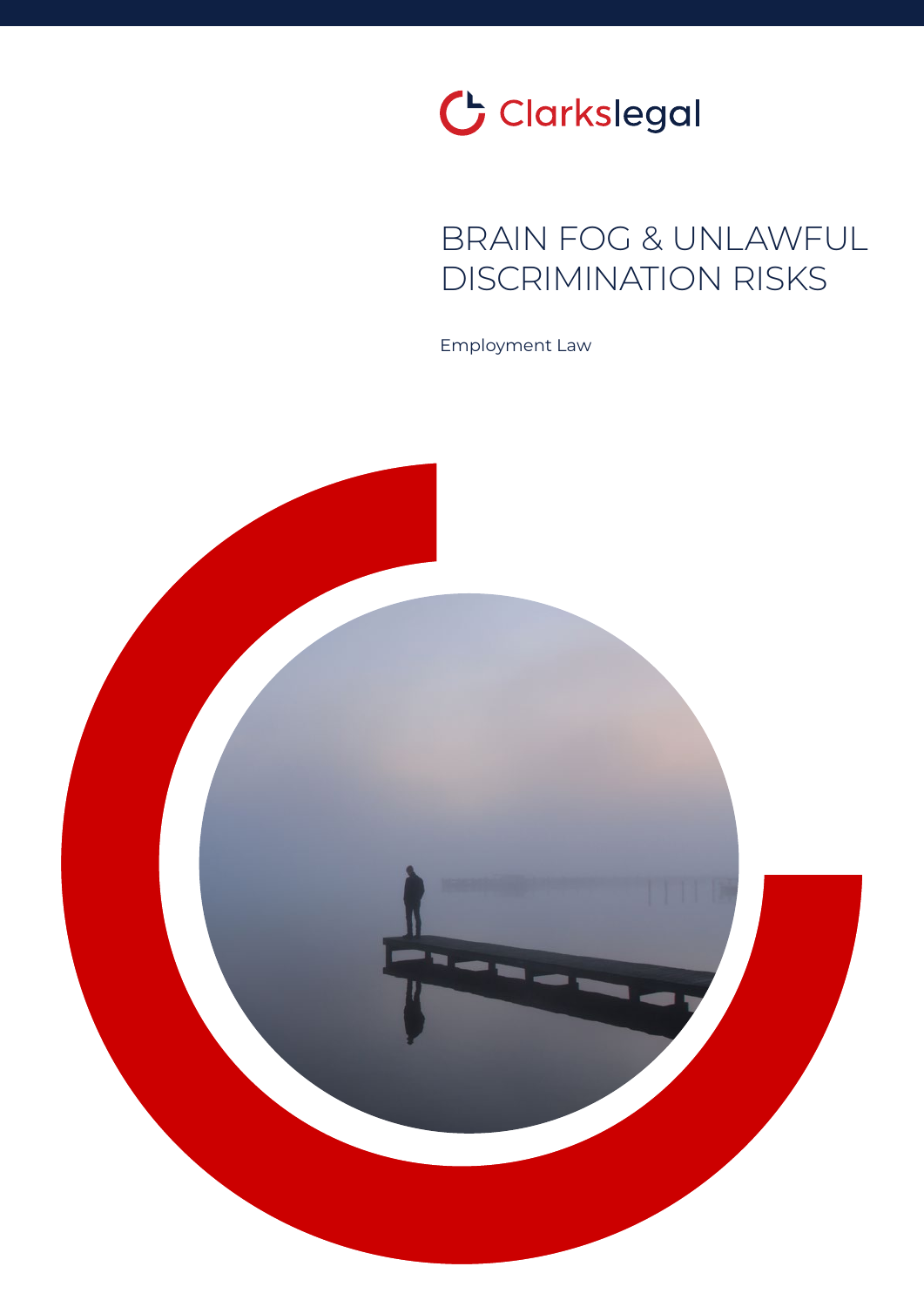Brain fog has been in the news lately because of its association with Long Covid and the menopause. But what is brain fog and how should employers support staff suffering from it?

### Topics covered:

- What is Brain fog
- What causes it
- Is it a disability
- Performance management
- Reasonable adjustments
- Discrimination
- Harassment
- Medical advice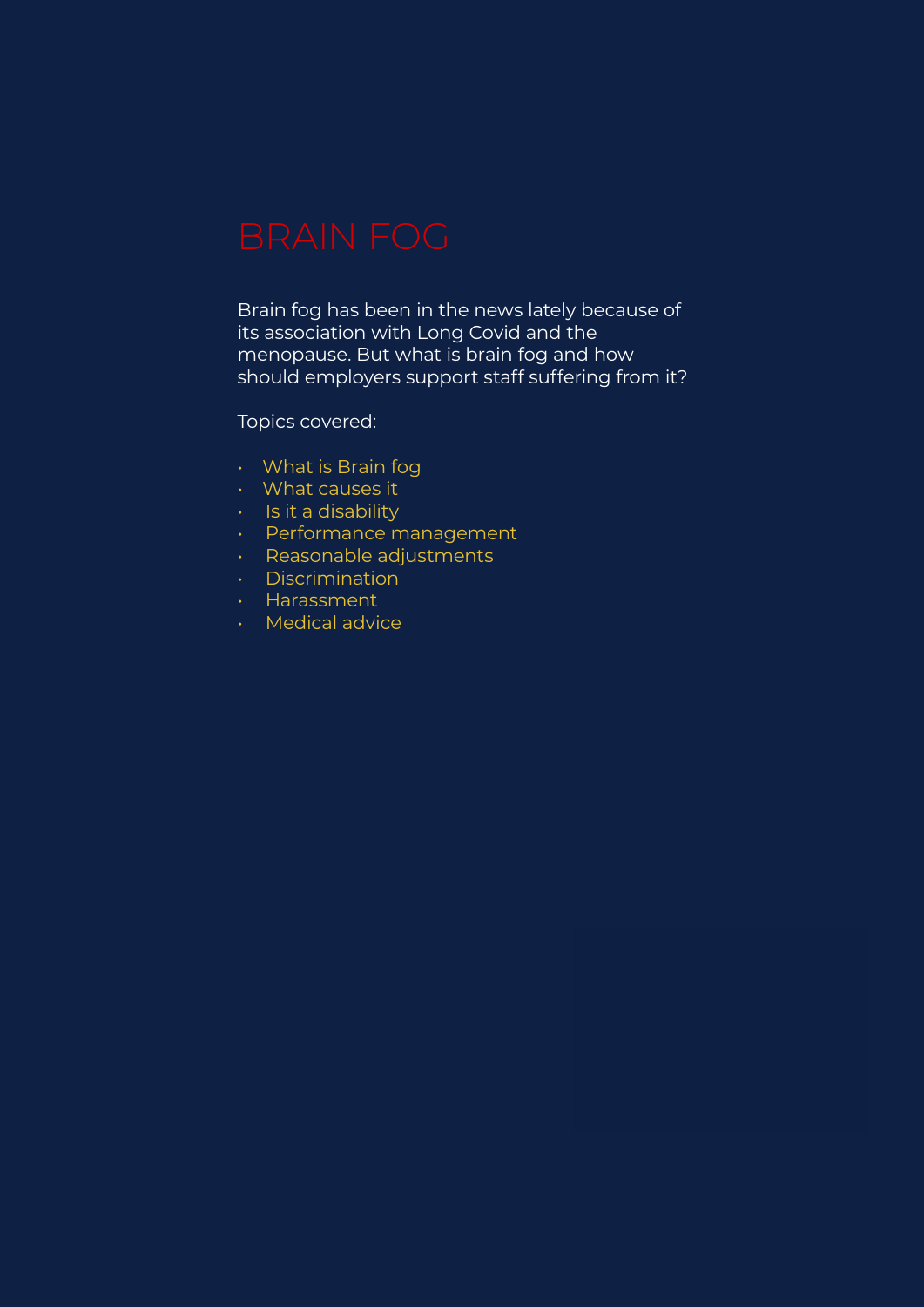

### Brain fog

#### **WHAT IS BRAIN FOG?**

Brain fog is not a medical term but used to describe a range of symptoms including:

- Poor concentration
- Feeling confused
- Thinking more slowly than usual
- Fuzzy thoughts
- Forgetfulness
- Lost words
- Mental fatigue

Brain fog can feel similar to the effects of sleep deprivation. Experiencing brain fog does not mean there have any been structural changes to the brain as there would be in a condition such as dementia. Most people will recover from the symptoms of brain fog (source NHS website).

#### **WHAT CAUSES BRAIN FOG?**

There are a wide range of potential causes. It can occur after contracting Covid-19, known as Long Covid; after other infections or a head injury; during the menopause or as a result of medication. It is common in people suffering from depression, stress or anxiety.

Brain fog can also be caused by emotional and social factors such as persistent chronic overwork or caring responsibilities, or stress coping with illness and treatment. In the menopause an indirect contributor to brain fog can be the effect of poor sleep.

In pregnancy, brain fog could be mental impairment by popular beliefs of 'baby brain' rather than any underlying harmful effect of pregnancy on the brain, or impairment to cognitive function. Brain fog can be caused by a negative placebo effect.

#### **IS IT A DISABILITY UNDER THE EQUALITY ACT 2010?**

Probably not on its own (in most cases) but it could be a side effect of a disability.

#### **Definition of a disability under S6 of Equality Act 2010**

A physical or mental impairment that has a substantial and long-term adverse effect on the ability to carry out day to day activities.

Whether a person would be deemed disabled or not under the EqA is a legal test rather than a medical one, although of course medical evidence is important.

Where there is a dispute over whether a person is disabled or not it will ultimately be for an employment tribunal to decide. In some cases the courts have determined that the effects of conditions such as the menopause, anxiety disorder or depression have had such an adverse effect on an individual they should be regarded as disabled under the EqA.

 (Also note that some conditions are automatically defined as a disability so applying the S6 test is not necessary: these are blindness or sight impairments, severe disfigurements, cancer, multiple sclerosis and HIV).

An employer must not unlawfully discriminate against a disabled worker and has a duty to make reasonable adjustments to the features of the workplace that put the disabled worker at a substantial disadvantage compared with their non-disabled colleagues.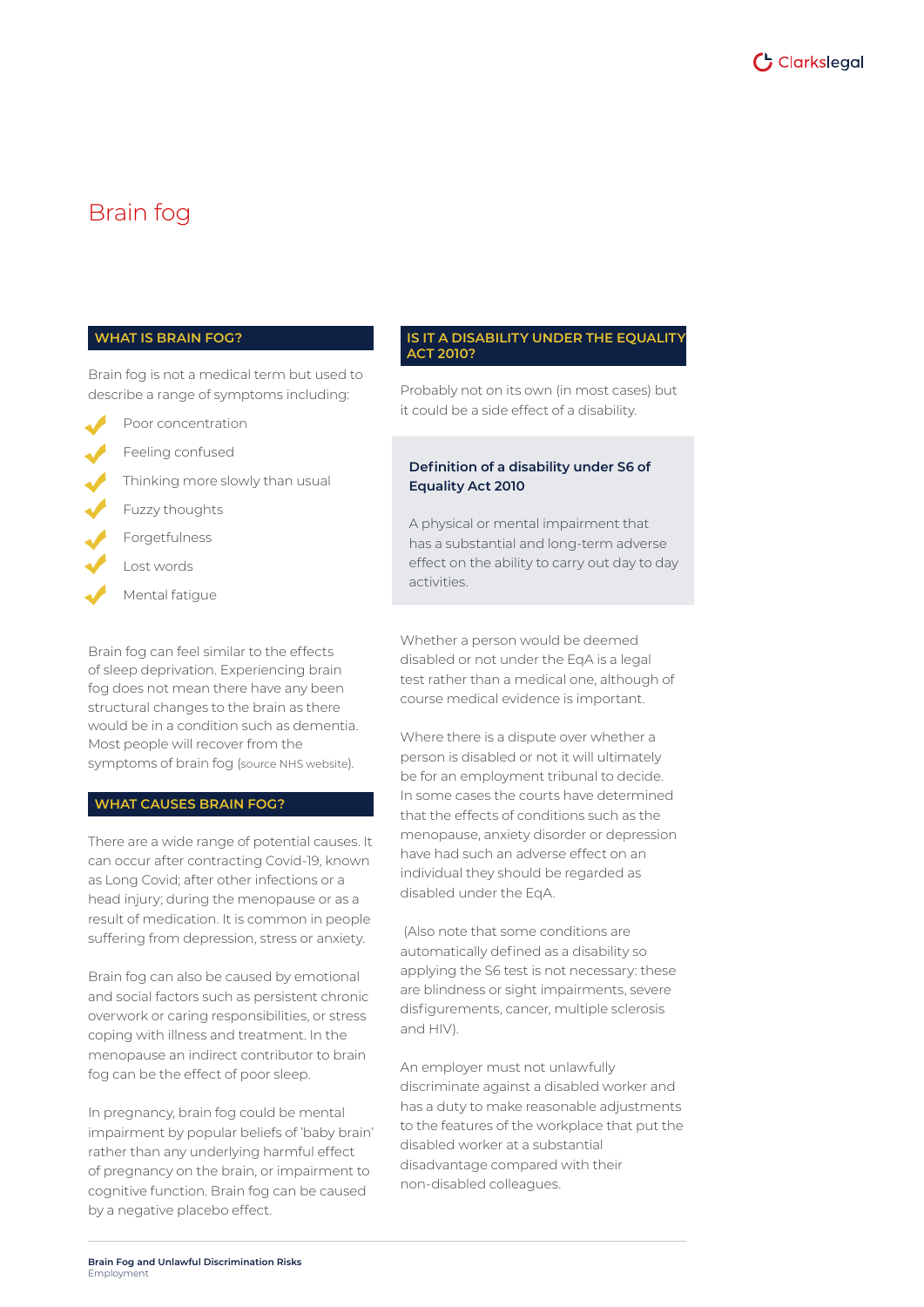#### **PERFORMANCE MANAGEMENT**

Performance management is a legitimate and important tool that needs to be deployed for the sake of the business and staff who often suffer from the impact of their colleague's underperformance performance or lack of contribution to team-work.

Employers should not view performance management as an unnecessary risk they would rather avoid but a positive step to enable the employee to thrive at work.

Where an employee may have a disability the employer will need to consider any reasonable adjustments it needs to make to its performance management processes.

One of the particular challenges with Long Covid is whether it meets the EqA definition of a 'long-term' condition: long term is defined 'lasted or likely to last 12 months ; or occurs on and off throughout a person's life.

There is still a great deal the medical community need to learn about Long Covid and at the time of writing there have been no tribunal judgments on this issue.

#### **REASONABLE ADJUSTMENTS**

A supportive employer, which is also alert to the risk of disability discrimination claims, will encourage employees to speak to their line manager or HR and to attend an Occupational Health assessment. The exact approach will depend on what is causing the problem but employers need to consider and apply reasonable adjustments.

#### **Long Covid**

With Long Covid it could be difficult for employers to obtain clear medical evidence on which to base their decisions, as not enough is yet known about the condition.

The TUC has recently called for Long Covid to be recognised as a disability although the Government has not yet indicated any intention to do so. An occupational health specialist may still be able to provide advice on what adjustments may help to support an employee with particular symptoms.

Failure to make reasonable adjustments will put employers at risk of disability discrimination claims and potentially other indirect discrimination claims based on the fact that certain groups, such as older people and ethnic minorities, may be at a higher risk of developing Long Covid.

There is helpful guidance on [Long Covid for](https://www.fom.ac.uk/covid-19/guidance-for-managers-and-employers-on-facilitating-return-to-work-of-employees-with-long-covid)  [employers and managers](https://www.fom.ac.uk/covid-19/guidance-for-managers-and-employers-on-facilitating-return-to-work-of-employees-with-long-covid) on the Faculty of Occupational Medicine of the Royal College of Physicians' website.

#### **The menopause**

The menopause is (hopefully) becoming less of a taboo subject as more businesses realise they need to create a supportive environment for the increasing number of older women in their work force.

Employers need to cultivate a comfortable environment where women who are suffering menopausal symptoms can speak out about this entirely natural process without embarrassment or fear of ridicule. Implementing a menopause policy or having an internal support network will help.

Menopausal symptoms can vary widely and as mentioned earlier, brain fog can be a direct side effect of disrupted sleep. Stress, anxiety and depression are also common symptoms.

However, employers must never start side-lining a woman because she has asked for some reasonable adjustments or reached a certain age bracket. To do so could raise the inference the employer's actions are tainted with negative and stereotyped assumptions about how the menopause might affect a woman's ability to do her job.

This could amount act of unlawful direct disability disclination (and potentially sex discrimination too). Even if the woman would not be deemed disabled under the EqA because her menopausal symptoms do not meet the S6 test, she might still be able to bring a direct disability discrimination claim based on discriminator's 'perception' of her as a disabled person (known as perceived disability).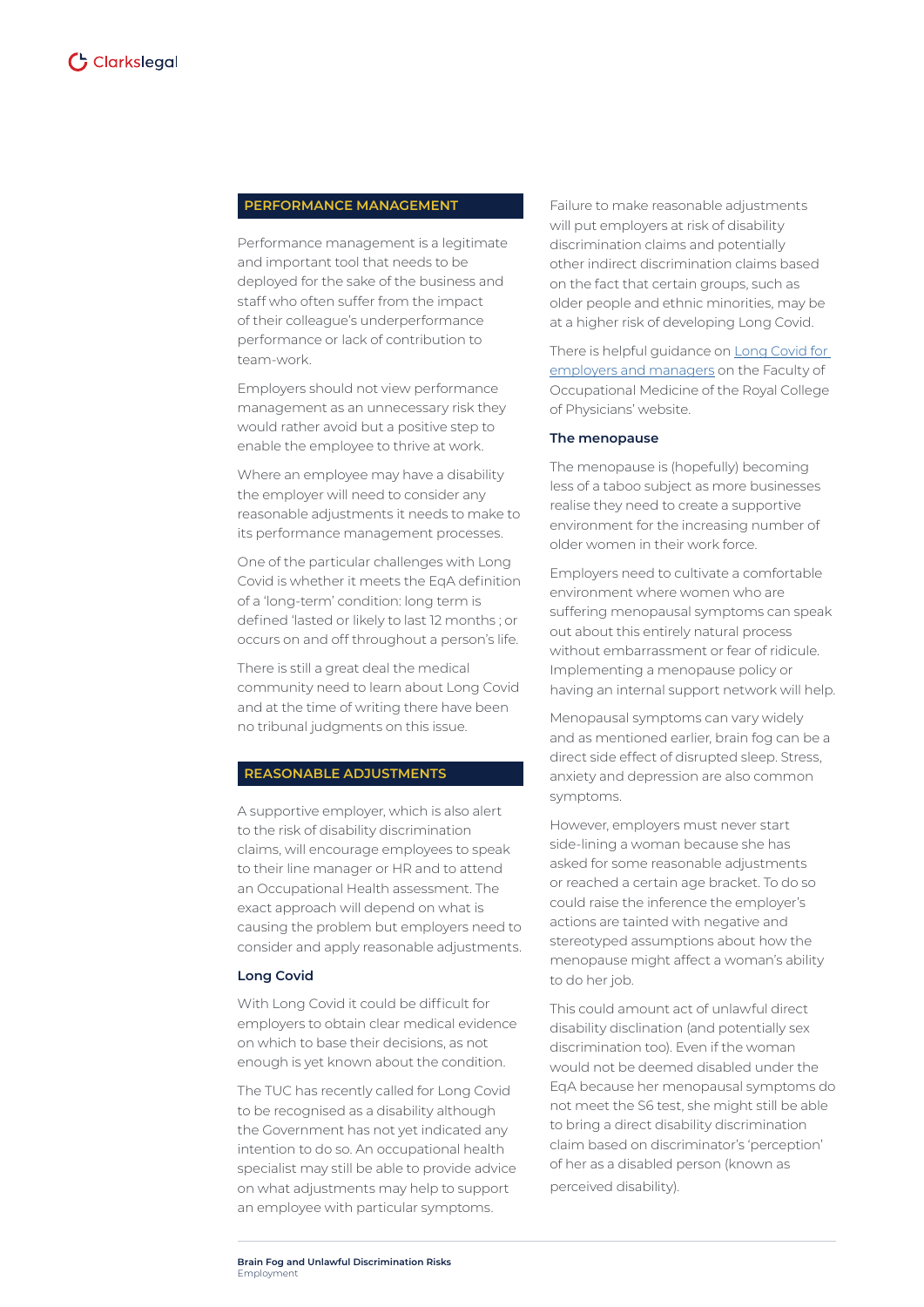

#### **Hidden disabilities**

If an employee is constantly making mistakes recording information or data, logging temperatures for example, this may not be due to brain fog or mental fatigue but a so-called hidden disability such as dyslexia.

Employees are not legally obliged (in most cases) to disclose their illnesses or disabilities to their employer. Nevertheless the employer should still make sensitive enquiries with the employer about why a function of their role is causing them particular difficulties.

Employers should take legal advice from an employment lawyer if an employee claims that performance management (or indeed disciplinary action) is an act of bullying or discrimination.

#### **UNLAWFUL DISABILITY DISCRIMINATION**

Section 15 of the EqA prevents an employee from being discriminated against for 'something arising from their disability'.

For example, if the employee has cancer and suffers from poor concentration as a result of their medication or anxiety over their condition or the treatment, then the poor concentration is "the something" that arises from the disability. i.e. the cancer.

If the employer then disciplines the employee for mistakes due to their poor concentration, the disabled employee will have a claim under section 15 for discrimination arising from disability. However, the employer would have a defence to this claim if it could show an objective justification for its actions.

For example, if the poor concentration of the disabled employee would put themselves or others at risk of harm then the employer would be justified in moving them to another role, or even dismissing them, assuming that no reasonable adjustments could be made to the role to prevent the risk of harm.

If employee's poor concentration was causing financial loss the employer would again need to consider what reasonable adjustments could be made to the role. This might include lightening the employee's workload or giving them longer to complete the task rather than re-deploying or dismissing them.

The example also demonstrates how S15 claims and S21 claims (failure to make reasonable adjustments) are often interlinked.

#### **REFERING TO BRAIN FOG**

It could be insensitive or offensive to refer to somebody's brain fog, depending on what is said and the context.

#### **Definition of harassment under section 26 of Equality Act 2010**

Unwanted conduct that violates a person's dignity or subjects them to an intimidating, hostile, degrading, humiliating or offensive environment.

There is clearly a difference between a sensitive conversation with an employee about what may be affecting their performance or causing sickness absence and making stereotyped and offensive jokes which could be said to relate to sex, age or some other protected characteristics.

#### **COPING WITH BRAIN FOG**

According to the NHS website, this includes:

- Staying hydrated
- Getting enough sleep
- Regular exercise especially outdoors
- A health balanced diet and healthy weight
- Taking regular breaks and doing things that you enjoy
- Socialising with friends
- Stop smoking and keeping alcohol within reasonable limits.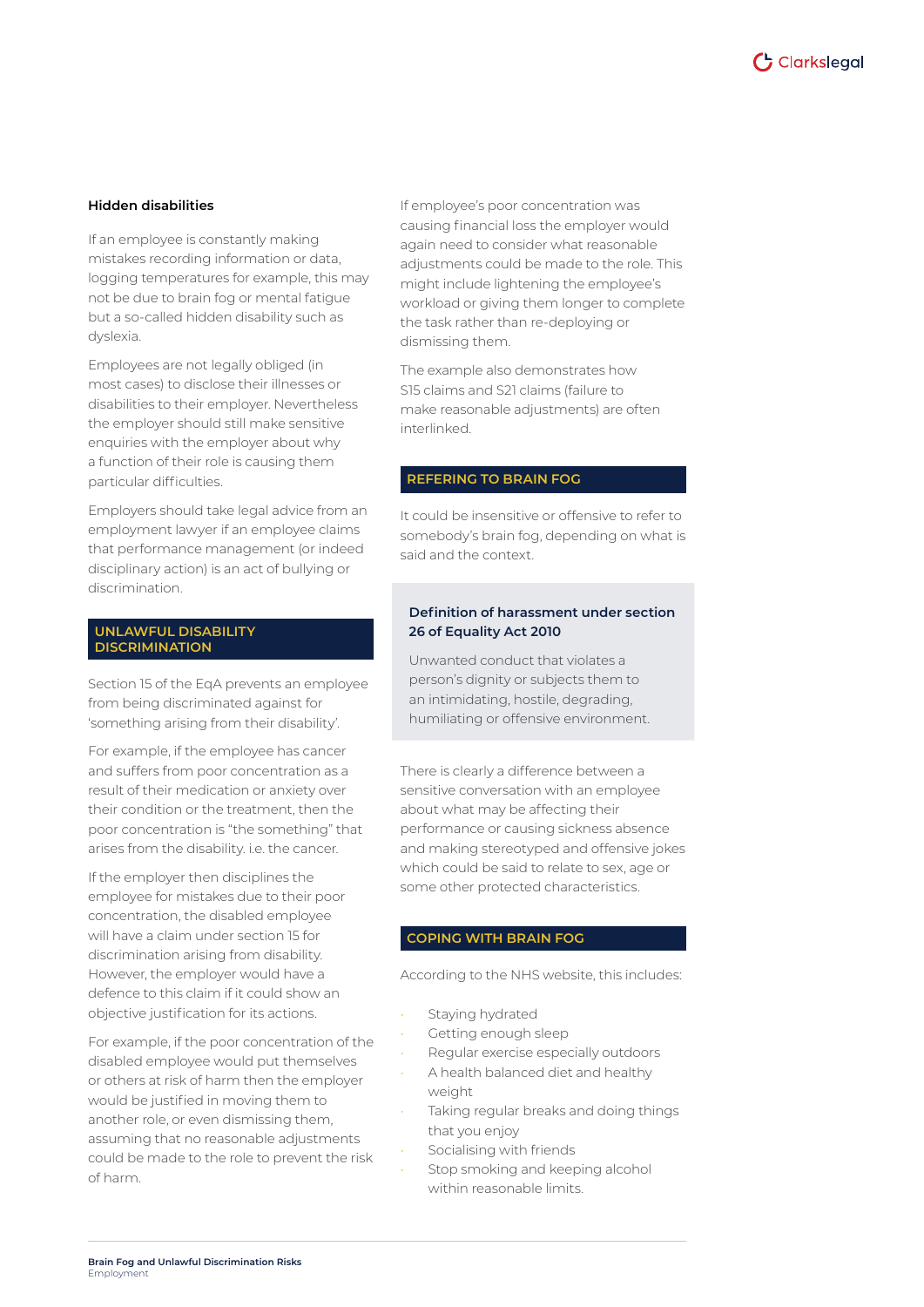#### **FOLLOWING MEDICAL ADVICE**

If an employee is complaining of brain fog it is a situation where employers need to tread carefully.

Employees have a right to a private life and any inference of the employer blaming the employee's mental fatigue on their life-style choices could result in accusations of bullying or discrimination. That said, it is reasonable to expect the employee to take some responsibility for their health conditions and recognise the effects that their conduct or performance may have on their colleagues.

If the employer is making reasonable adjustments suggested either by OH or the employee themselves, the employer can certainly expect the employee to be taking any recommended steps to improve their situation.

In respects of alcohol misuse the Health and Safety Executive recommends a supportive approach before considering dismissal [Managing drug and alcohol](https://www.hse.gov.uk/alcoholdrugs/develop-policy.htm)  [misuse at work: Develop a policy – HSE](https://www.hse.gov.uk/alcoholdrugs/develop-policy.htm)

#### **SUPPORTING YOUR EMPLOYEES**

There is no one size fits all but rest and relaxation appear to be a key recommendation from most medical experts.

Encourage staff to take all their annual leave entitlements and switch off when they are away from work. For those people who like to work outside of normal hours encourage them to use an auto-delivery device so their emails are delivered during normal hours.

There is no indication that the Government plans to introduce a legal right to switch off from work (as recently introduced in Portugal) but a survey of 1,050 UK adults conducted by IPSOS found that 60% of employees were in support of such a law.

Some other effective ways of coping with poor concentration or memory loss are using digital reminders, lists and planning aids. These will benefit the whole organisation.

Finally would some genuinely pleasurable social activities help boost morale? As a general rule, our mental performance tends to improve when we are in a better mood as we feel more energised and motivated.

Read more on [Acas – Long COVID – advice](https://www.acas.org.uk/long-covid)  [for employers and employees](https://www.acas.org.uk/long-covid)

#### **LEGAL SUPPORT**

For detailed employment law advice tailored to your business contact our Employment lawyers at Clarkslegal LLP.